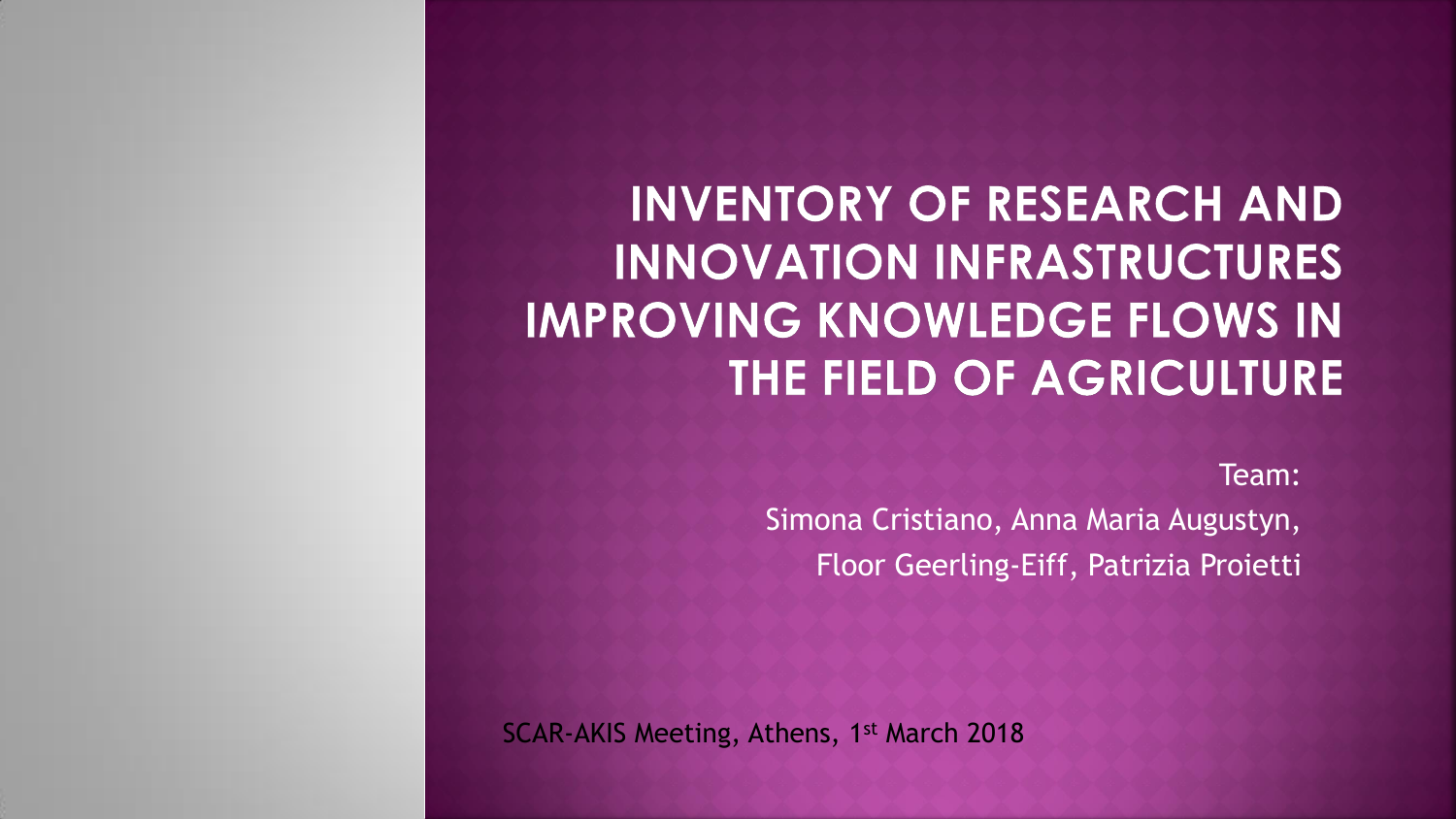#### Floor Geerling-Eiff *floor.geerling-eiff@wur.nl*



AKIS experts

Policy analists and design

**Evaluators** 

**Trainers** 



Patrizia Proietti: *Patrizia.proietti@crea.gov.it*

#### Quantitative & Qualitative Methods

International

experience



Anna Maria Augustyn *annamaria.augustyn@yahoo.com* CWG AKIS experts

CAP topics

National Rural Development Network

Simona Cristiano:

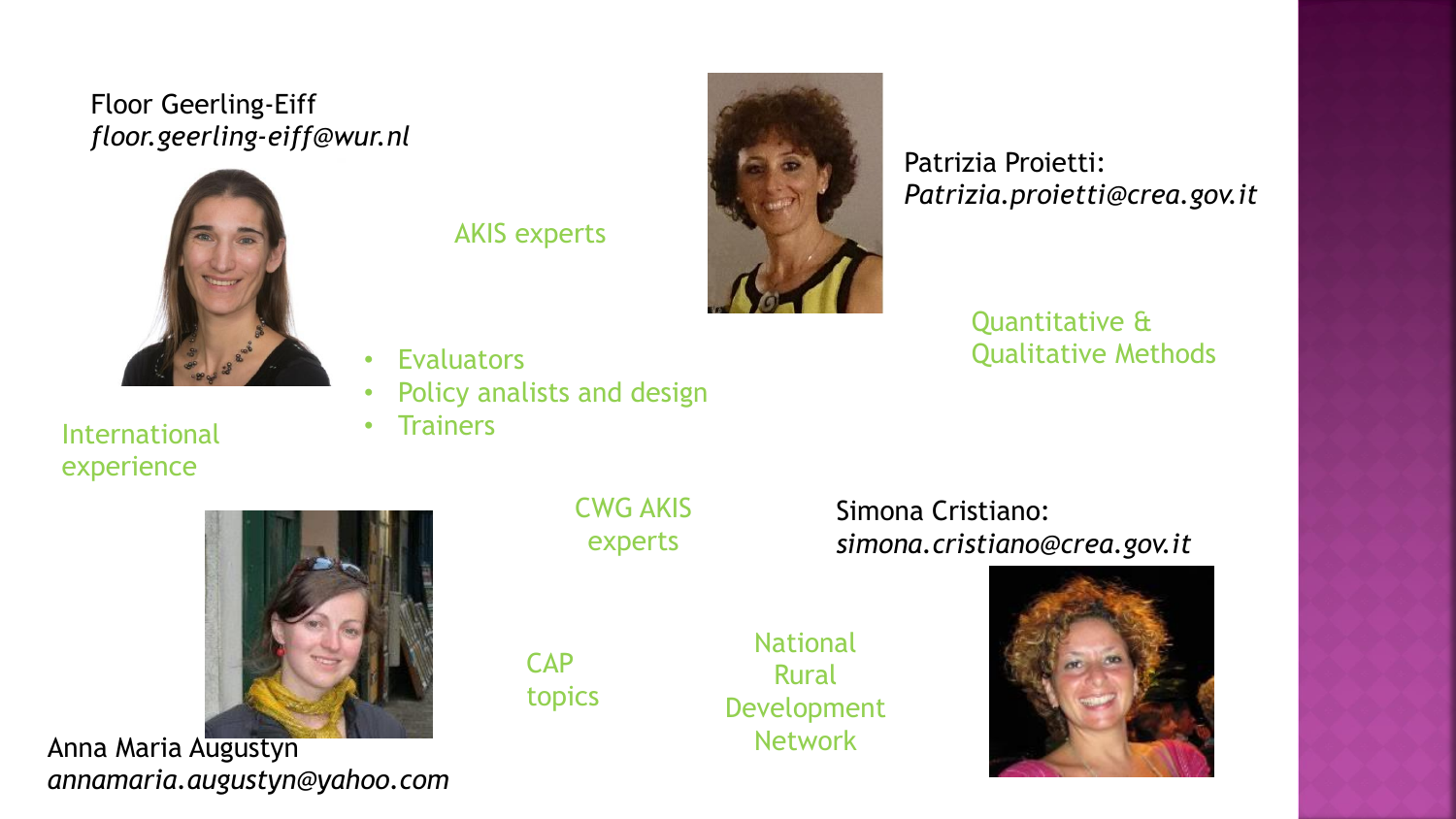## **OBJECTIVES OF THE STUDY**

### **AIM:**

- To map Research & Innovation (soft & hard) **infrastructures** in Europe which **support the flows** of knowledge between multiple actors
- to upgrade their competence and
- To contribute to the generation and the implementation of **interactive innovation** in the broad agricultural field.

#### **MAIN OBJECTIVES:**

1. Improve the **integrated approach** within the European agricultural knowledge and innovation systems (AKIS) and the Implementation of the European Innovation Partnership (EIP)

2. Identify the **synergies** between research and innovation infrastructures, including facilities, i.e. AKIS supportive infrastructures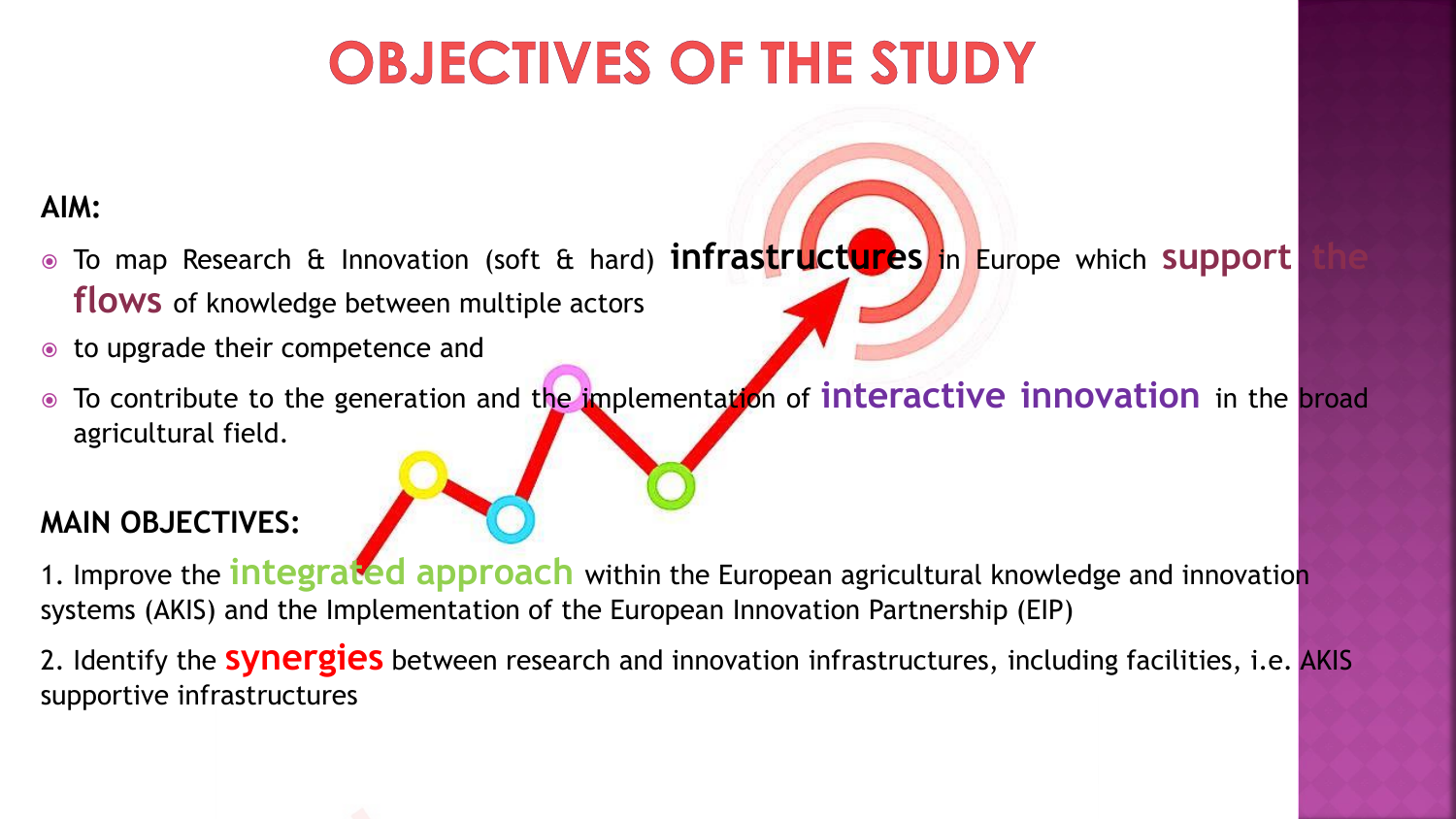## **WHAT WE MEAN BY R&I INFRASTRUCTURES**

### **Knowledge development** *:*

*Facilities, resources and services used to conduct research and foster innovation:*

- *major scientific equipment (or sets of instruments);*
- *knowledge-based resources such as collections, archives or scientific data;*
- *e-infrastructures (computing systems and communication networks)*
- *'single-sited', 'virtual' or 'distributed'* I*nfrastructures*

**Flows of knowledge** for co-creation, exchange/circulation, transfer and learning between multiple actors, to empower and extend innovation in EU agriculture.

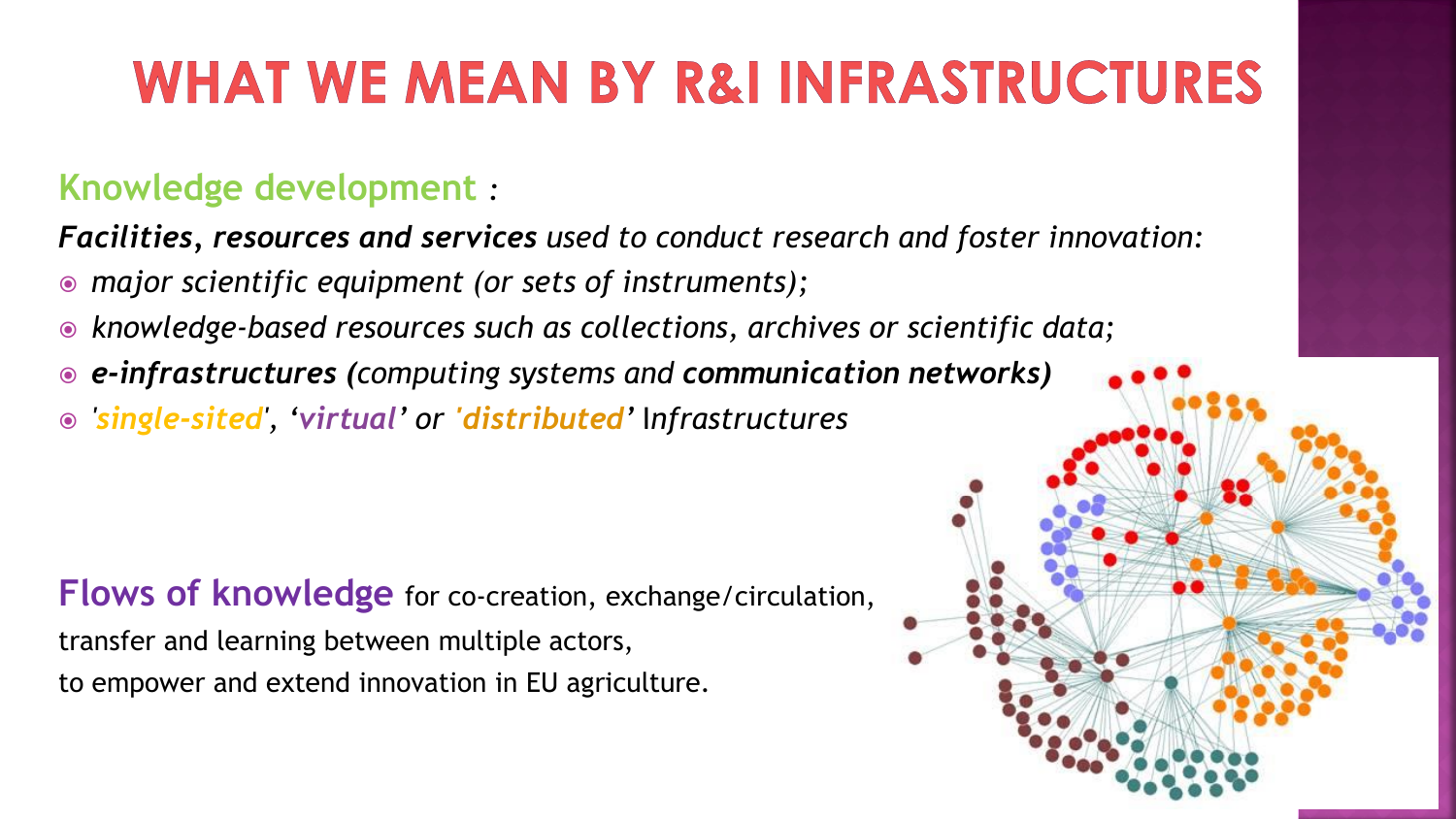### **MAIN RESEARCH QUESTIONS**

### **1) Mapping and inventory of existing hard and soft infrastructures:**

- *Which knowledge flows and innovation trends*
- *Which active R&I infrastructures and networks*
- *Which instruments, tools and best practices*
- *Which private hard and soft infrastructures*

### **2) Analysis of existing infrastructures in order to better understand:**

- *How similar needs of R&I Initiatives can be matched in order to stimulate exchanging experiences*
- *How can initiatives/research needs with potential which are discontinued in one region/country be picked up by other regions/countries for further exploration and finalization?*
- *Good practices*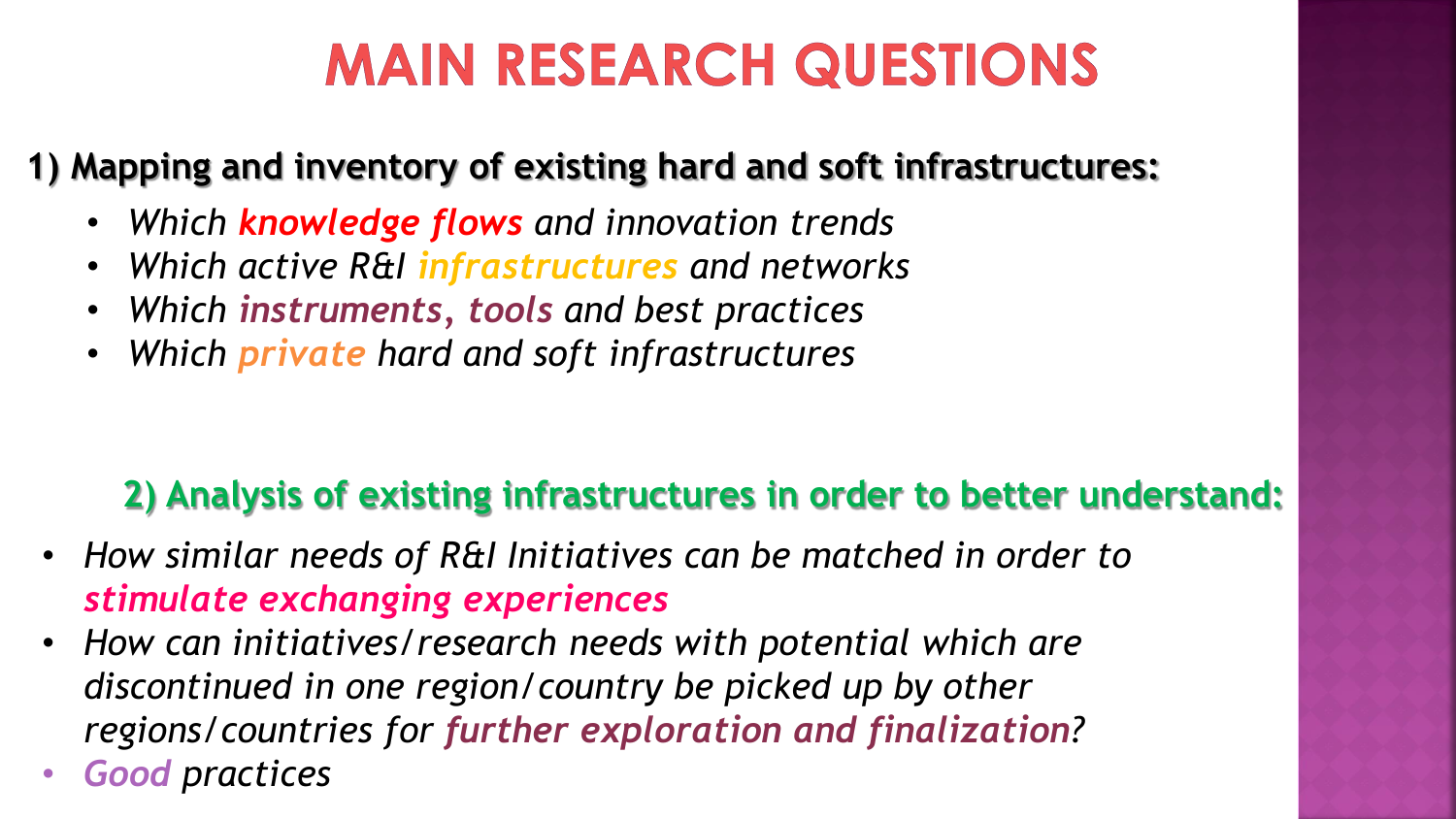## **RESEARCH METHODOLOGY & DATA**

Map of different R&I infrastructures= **inventory** = EU overview



Inspired by EU level studies and projects: IMPRESA, PLAID, ESFRI, SOLINSA, AGRISPIN, PROAKIS, JPI-FACCE, OECD,

…

**5 detailed case studies** (tbc: Germany, Hungary, Italy, Netherlands, Poland)

**5** R&I successful and inspiring International **networks**



Case Method as a **Training Technique** 

*EIP-AGRI, DG RTD databases (CORDA, CORDIS), National Databases …..*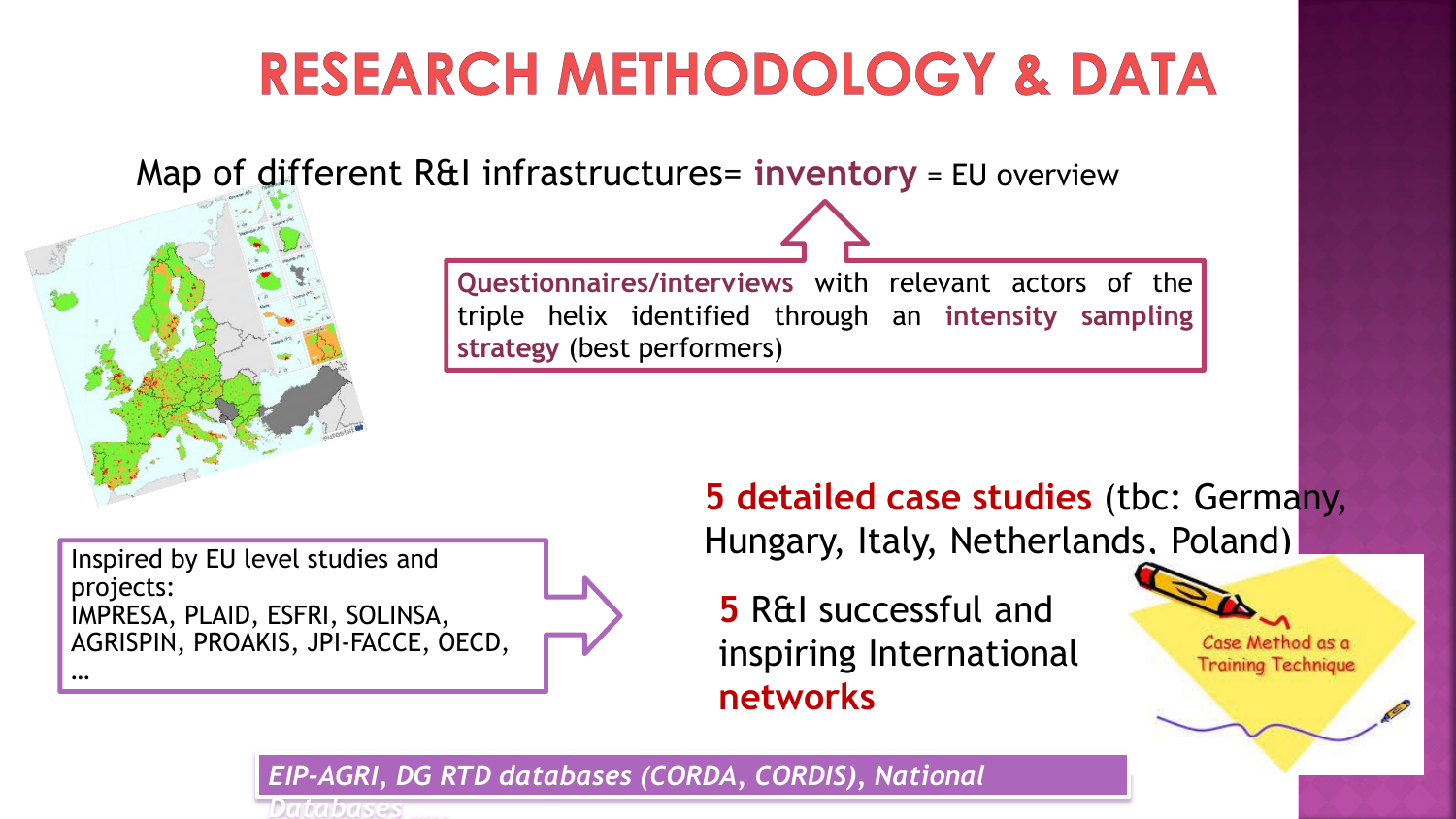### **OUTCOMES & IMPACTS**

- **Inventory** of R&I Infrastruttures (hard and soft)
- **Best practices and tools** that improve knowledge flows among actors and among infrastructures
- **Easier access for R&I actors** to relevant and accurate knowledge that benefits their R&I approaches, at regional, national and EU level
- Operational **advice** for institutions/stakeholders in view of implementing infrastructures supporting an effective EU wide AKIS
- Policy **recommendations**